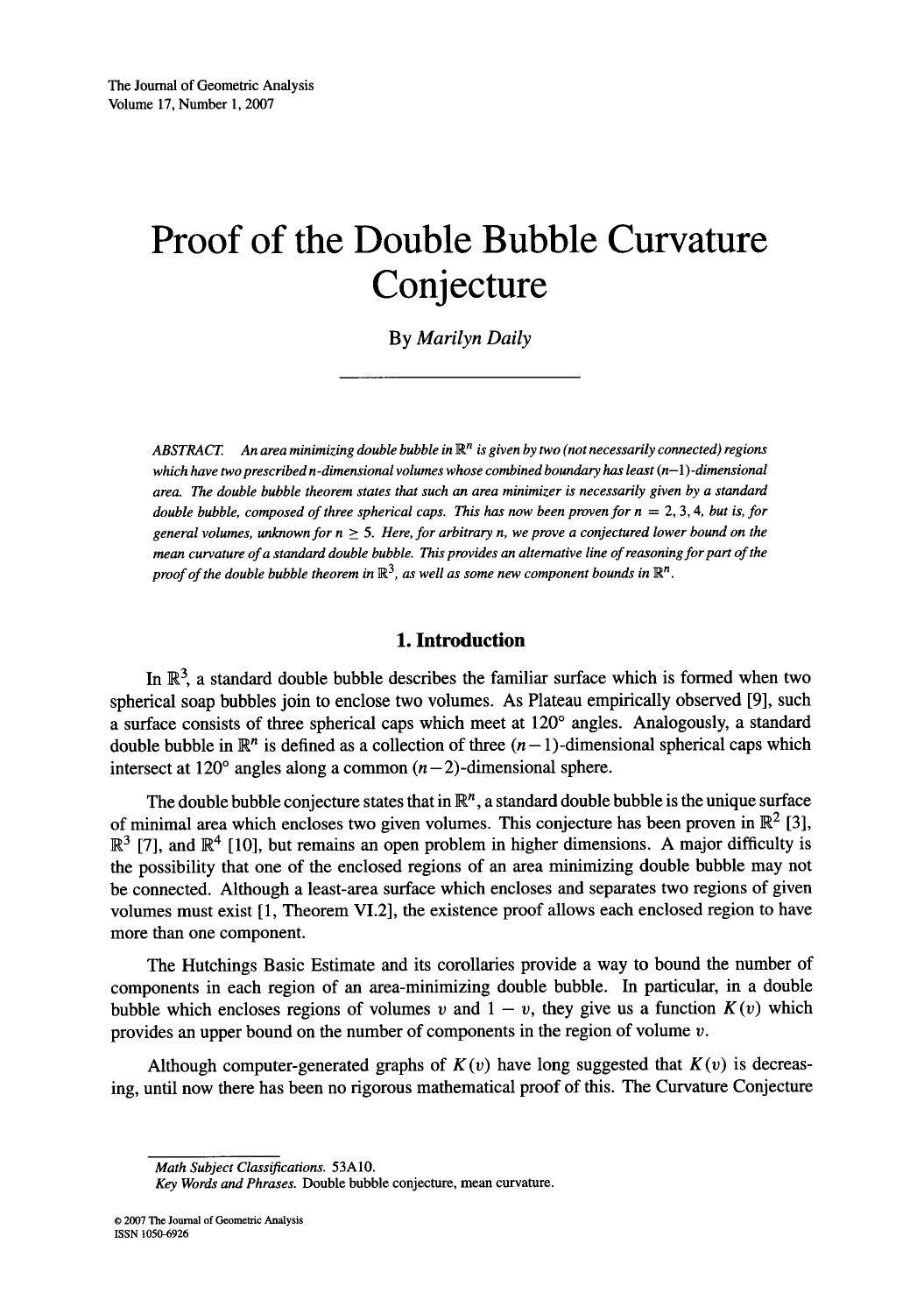([10, Conjecture 4.10], [8, Conjecture 14.14]) provides a way to finally prove that *K(v)* is decreasing, which will allow us to determine component bounds accordingly.

**Theorem 1.1** (Curvature Conjecture). *In*  $\mathbb{R}^n$ , *let*  $H_0$ ,  $H_1$ ,  $H_2$ , respectively, denote the mean *curvature of a sphere of volume w, a sphere of volume*  $w + 1$ *, and the exterior of the second region of a standard double bubble of volumes 1, w. Then* 

$$
2H_2 > H_0 + H_1.
$$

The curvature conjecture was proven in  $\mathbb{R}^2$  and in all dimensions for the case  $w \ge 1$  by David Futer [4].

### **2. The curvature conjecture in the double bubble problem**

First, we will place the curvature conjecture into context, by citing some results which have been proven elsewhere. A much fuller account of this history can be found in Chapter 14 of [8]. Let  $A(v, w)$  denote the minimal area required to enclose and separate volumes v, w in  $\mathbb{R}^n$ , let  $A(v) = A(v, 0)$  denote the surface area of a sphere of volume v, and let  $\tilde{A}(v, w)$  denote the surface area of the standard double bubble enclosing regions of volumes  $v$  and  $w$ .

**Theorem** 2.1 (Hutchings Basic Estimate [6, Theorem 4.2]). *Consider a minimizing double bubble of volumes v, w in*  $\mathbb{R}^n$ . If the first region has a component of volume  $x > 0$ , then  $A(v)[v/x]^{1/n} \leq 2A(v,w) - A(v+w) - A(w).$ 

**Corollary** 2.2. In a *minimizing double bubble of volumes v, w, if the region with volume v consists of k components, then*  $A(v)k^{1/n} \leq 2\tilde{A}(v, w) - A(v + w) - A(w)$ .

Although the Curvature Conjecture has remained unproven until now, it has had the following two corollaries for a while. Corollary 2.3 asserts that when  $v = 1$ , the preceding bound is an increasing function of w.

**Corollary 2.3** ([5, Conjecture 4.9]).  $f(w) := \frac{2\tilde{A}(1,w) - A(1+w) - A(w)}{\tilde{A}(1)}$  is increasing.

Similarly, by considering the Hutchings Basic Estimate when  $w = 1 - v$ , we get an upper bound  $K(v)$  on the number of components in the first region of a  $(v, 1 - v)$  double bubble.

$$
K(v) := \frac{2\tilde{A}(v, 1-v) - A(1) - A(1-v)}{A(v)} \geq k^{1/n}.
$$

Corollary 2.4, which is implicitly present in [8, pp. 150-151], states that this function decreases as v increases.

**Corollary 2.4.**  $K(v) = \frac{2\tilde{A}(v, 1-v) - A(1)-A(1-v)}{A(v)}$  is decreasing.

Since  $k^{1/n} \le K(v)$  and  $K(v)$  is decreasing, an absolute upper bound for the number of components in the region with volume  $\nu$  is given by

$$
\lim_{v\to 0}\left(\frac{2\tilde{A}(v,1-v)-A(1)-A(1-v)}{A(v)}\right)^n.
$$

Unfortunately, the upper bound which results from this limit is too large to be usable for most  $n$ . In  $\mathbb{R}^3$ , however, we can calculate the following useful result.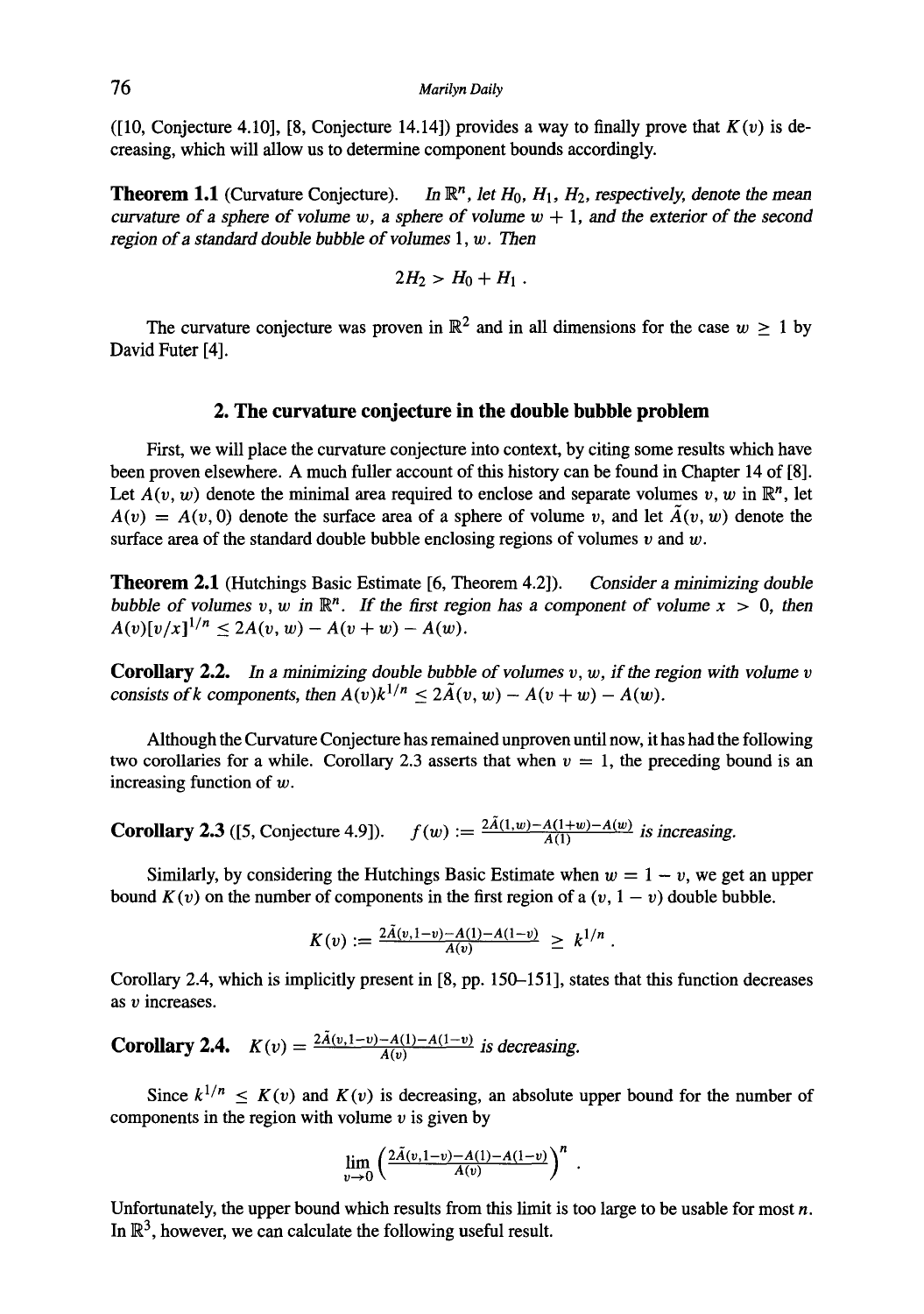**Theorem 2.5.** *The smaller region of a double bubble in*  $\mathbb{R}^3$  *has at most two components.* 

**Proof.** 
$$
\lim_{v \to 0} K(v) = (\frac{5}{2})^{1/3}
$$
, which implies that  $K(v)^3 \leq 2.5$ .

**Theorem 2.6,** In  $\mathbb{R}^3$  and  $\mathbb{R}^4$ , the *larger region of a double bubble is connected. In*  $\mathbb{R}^n$ , the *larger region of a double bubble can have at most three components.* 

*Proof.* Since K is decreasing,  $K(\frac{1}{2})^n$  provides an upper bound for the number of components in the larger region. Since  $A(\frac{1}{2}) = n \sqrt[n]{\alpha_n(\frac{1}{2})^{n-1}}$ ,

$$
K\left(\frac{1}{2}\right) = \frac{2n\sqrt[7]{2\alpha_{n-1}\int_0^{2\pi/3}\sin^n\theta\,d\theta} - A(1) - A\left(\frac{1}{2}\right)}{A\left(\frac{1}{2}\right)} = 4\sqrt[7]{\frac{\int_0^{2\pi/3}\sin^n\theta\,d\theta}{\int_0^{\pi}\sin^n\theta\,d\theta}} - \frac{2}{\sqrt[7]{2}} - 1.
$$

When  $n = 3$  or  $n = 4$ , one can verify that  $g(\frac{1}{2})^n < 2$ , and it is also not difficult to show that  $K(\frac{1}{2})^n < 4$  for all  $n \in \mathbb{N}$ .

**Remark.** In  $\mathbb{R}^3$  and  $\mathbb{R}^4$ , one can also use Schoenfeld balancing [2] in order to show that the larger region is connected.

When  $n$  is large, we must note that there is a much simpler way to bound the number of components in each region of a double bubble in  $\mathbb{R}^n$ . If we define

$$
G(v) := \frac{2\left[A(v) + A(1-v)\right] - A(1) - A(1-v)}{A(v)} = 2 + \left(\frac{1-v}{v}\right)^{(n-1)/n} - \left(\frac{1}{v}\right)^{(n-1)/n},
$$

then G is decreasing, and the Hutchings Basic Estimate implies that  $k < (G(v))^n$ . According to the Balancing Theorem [6], if the larger region in a double bubble consists of more than  $\frac{2}{3}$  of the total volume, then the larger region is connected. The following theorem then reveals that if the larger region of a double bubble is *not* connected, then the smaller region can have at most six components.

**Theorem 2.7.** In a double bubble consisting of regions of volumes v and  $1 - v$ , where the *larger region is of volume*  $v \leq \frac{2}{3}$ *, the smaller region consists of at most six components.* 

*Proof.* Since G is decreasing and the larger region has volume  $v \leq \frac{2}{3}$ , the smaller region has at most  $G(\frac{1}{2})^n$  components. Since  $G(\frac{1}{2}) = 2 + 2^{(n-1)/n} - 3^{(n-1)/n}$ , we need to prove that  $(2 + 2^{(n-1)/n} - 3^{(n-1)/n})^n < 7$ . Equivalently, we will show that  $7^{1/n} + 3 \cdot 3^{-1/n} - 2 \cdot 2^{-1/n} > 2$ .

$$
\frac{d}{dx}\left(7^{1/x}+3\cdot 3^{-1/x}-2\cdot 2^{-1/x}\right)=\left(\frac{3^{-1/x}}{x^2}\right)\left(-(ln 7)21^{1/x}+(ln 27)-(ln 4)\left(\frac{2}{3}\right)^{-1/x}\right)<0.
$$

Since  $\lim_{n \to \infty} (7^{1/n} + 3 \cdot 3^{-1/n} - 2 \cdot 2^{-1/n}) = 1 + 3 - 2 = 2$ , we are done.

The next theorem shows that if the larger region has three components, then the smaller region has at most five components. When this result is combined with the preceding theorem, we see that when the larger region is disconnected, there can be at most eight distinct components (total).

**Theorem 2.8.** If the larger region of a double bubble has three components, then the smaller *region has at most five components.*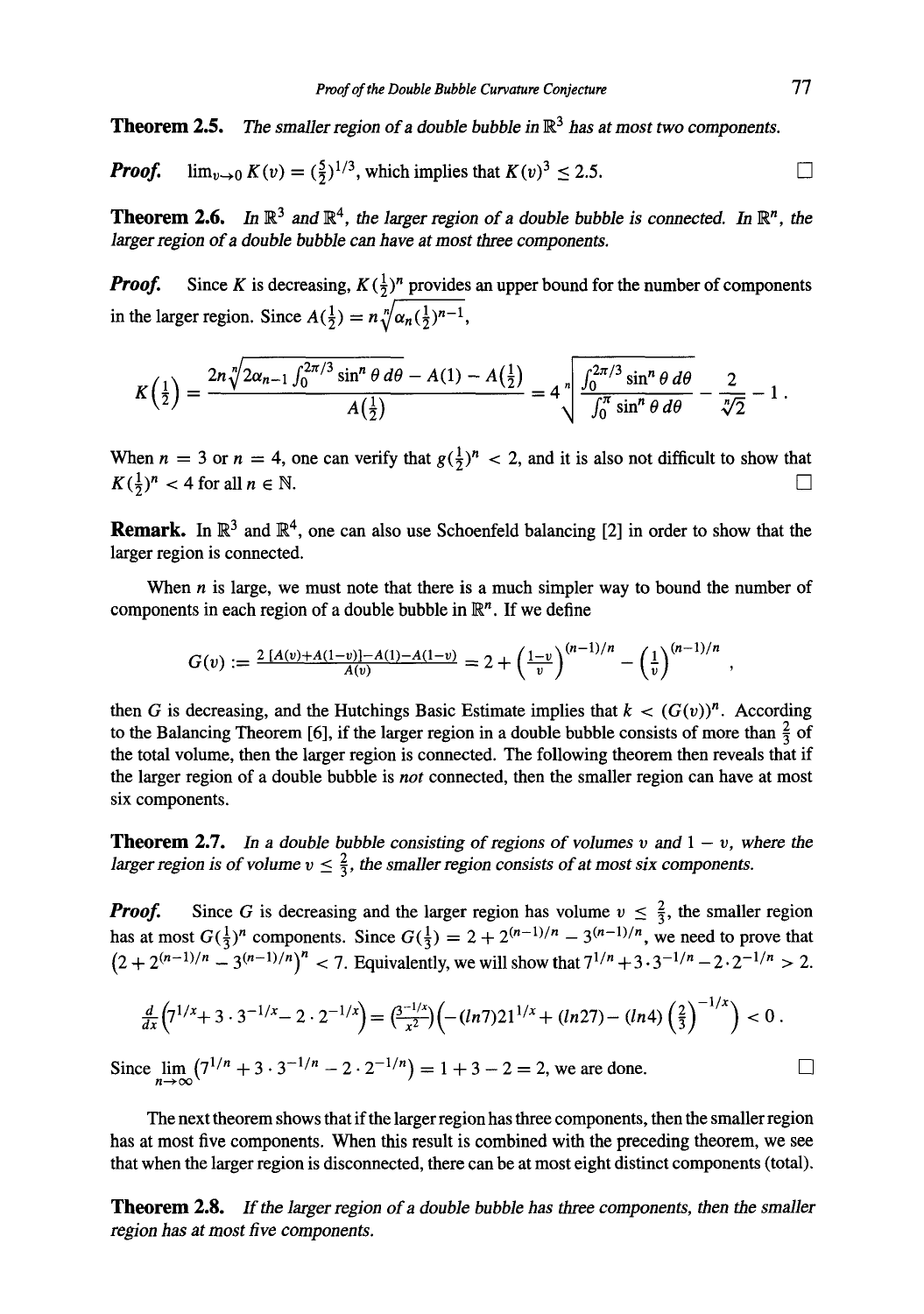*Proof.* When  $n = 3$ , we know that the larger region of a double bubble has fewer than three components. When  $n \geq 4$ , one can show that  $G(\frac{39}{64}) < 3^{1/n} < G(\frac{1}{2})$ .

Since G is continuous, there exists  $v_0 \in (\frac{1}{2}, \frac{32}{64})$  such that  $G(v_0) = 3^{1/n}$ . Now suppose that the larger region v of a  $(v, 1 - v)$  double bubble in  $\mathbb{R}^n$  has three components. Then  $G(1 - v) \leq$  $G(1-v_0) = 2 + \left(\frac{v_0}{r_0}\right)^{(n-1)/n} \left| -1 + G(v_0) - \left(\frac{1-v_0}{r_0}\right)^{(n-1)/n} \right| = 1 + \left(\frac{v_0}{r_0}\right)^{(n-1)/n} \left| -1 + 3^{1/n} \right| <$  $1 + \left(\frac{39}{25}\right)^{(n-1)/n} \left[-1 + 3^{1/n}\right]$ .

To finish the proof, show that  $(1 + (\frac{32}{25})^{(n-1)/n}[-1 + 3^{1/n}]^n < 6$  by proving that  $6^{1/n}$  +  $(\frac{39}{25})(\frac{25}{39})^{1/n} - (\frac{39}{25})(\frac{75}{39})^{1/n} > 1.$ 

# **3. Preliminaries**

In  $\mathbb{R}^n$ , a standard double bubble consists of three spherical caps which intersect at 120 $\degree$ angles. It has an axis of symmetry, which will serve as the x-axis. If we place the origin at the center of the larger bubble, then in any plane through the x-axis, the line from the origin to a point of common intersection forms a well-defined "cap angle" with the x-axis, which we will call  $\phi$ . Let R be the distance from the origin to a point of common intersection (i.e., the radius of the larger bubble).



FIGURE 1

Using high school geometry, we can find that:

- The "cap angle" of the second bubble is  $\phi_2 := \pi/3 + \phi$ .
- The radius of the second bubble is  $R_2 := \frac{\sin(\phi)}{\sin(\pi/3+\phi)} R$ .
- The "cap angle" of the third bubble is  $\phi_3 := \pi/3 \phi$ .
- The radius of the third bubble is  $R_3 := \frac{\sin(\phi)}{\sin(\pi/3-\phi)} R$ .

We will also need to calculate a few volumes:

The volume of the part of the first bubble for which  $x < R \cos(\phi)$  is

$$
V_1 := \int_{-R}^{R\cos\phi} \alpha_{n-1} \left(\sqrt{R^2-x^2}\right)^{n-1} dx = \alpha_{n-1}R^n \int_0^{\pi-\phi} \sin^n\theta \,d\theta.
$$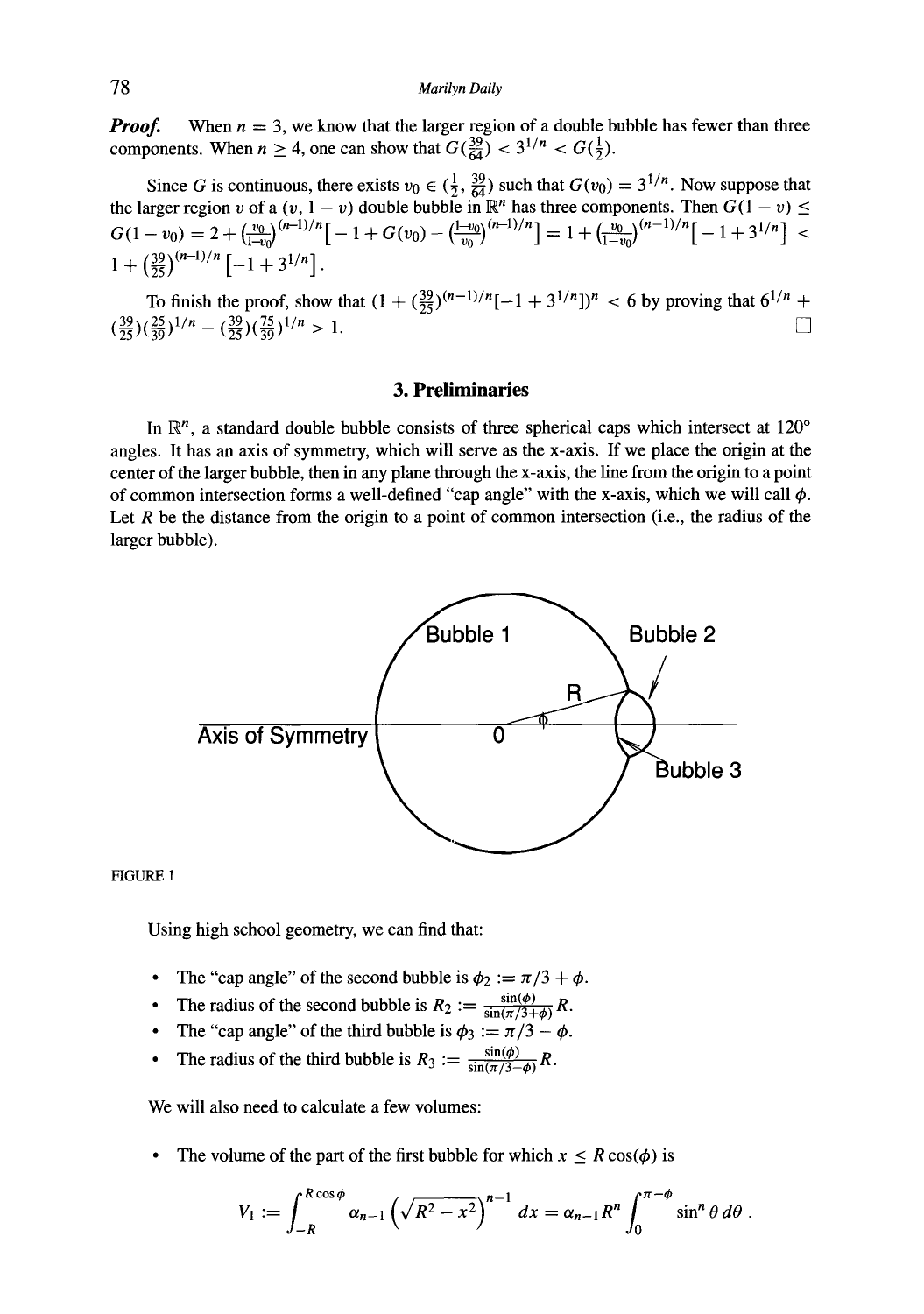The volume of the part of the second bubble for which  $x > R \cos(\phi)$  is

$$
V_2 := \int_{-R_2}^{R_2 \cos \phi_2} \alpha_{n-1} \left( \sqrt{R_2^2 - x^2} \right)^{n-1} dx = \alpha_{n-1} \left( \frac{\sin(\phi)}{\sin(\pi/3 + \phi)} \right)^n R^n \int_0^{\pi/3 + \phi} \sin^n \theta \, d\theta \, .
$$

The volume of the part of the third bubble for which  $x < R \cos(\phi)$  is

$$
V_3 := \int_{R_3 \cos \phi_3}^{R_3} \alpha_{n-1} \left( \sqrt{R_3^2 - x^2} \right)^{n-1} dx = \alpha_{n-1} \left( \frac{\sin(\phi)}{\sin(\pi/3 - \phi)} \right)^n R^n \int_0^{\pi/3 - \phi} \sin^n \theta \, d\theta \, .
$$

At various points in the proof, it will be convenient to introduce another function,

$$
F(n,\phi) := \frac{\int_0^{\phi} \sin^n \theta \, d\theta}{\sin^n \phi}.
$$

We will also need to know a few properties of F.

**Lemma 3.1.** *Given*  $F(n, \phi) := \frac{\int_0^{\phi} \sin^n \theta \, d\theta}{\sin^n \phi}$  and  $n \in \mathbb{N}$ ,

- (1)  $\frac{\partial}{\partial \phi}F(n,\phi) = 1 n \cot(\phi)F(n,\phi) \ge 0 \,\forall \phi \in (0,\pi).$
- (2)  $\frac{\partial^2}{\partial \phi^2} F(n, \phi) \ge 0 \ \forall \phi \in (0, \pi).$
- (3)  $F(n, \phi) \ge \frac{\sin(\phi)}{n+1} \forall \phi \in (0, \pi).$
- (4)  $F(n, \phi) \leq \frac{\tan(\phi)}{n+1} \,\forall \phi \in (0, \pi/2).$
- (5)  $\lim_{\phi \to 0} F(n, \phi) = 0.$

*Proof.* To prove statement (3), show that  $\int_0^{\phi} \sin^n \theta \, d\theta - \frac{1}{n+1} \sin^{n+1}(\phi)$  is positive by taking its derivative. Statement  $(4)$  can be proven with a similar trick.

**Remark.** It is interesting to note that after rescaling,  $F(n, \phi)$  has a nice geometric interpretation (although this fact will not be used in this article). In particular,

$$
\frac{F(n,\phi)}{\int_0^{\pi} \sin^n \theta \, d\theta} = \frac{\alpha_{n-1} \int_0^{\phi} \sin^n \theta \, d\theta}{\alpha_n \sin^n \phi},
$$

which is the ratio of the volume of an  $n$ -spherical cap to the volume of an entire  $n$ -sphere whose radius is that of the cap's boundary. This is a nice (and amusing) way to visualize the behavior of  $F(n, \phi)$  in low dimensions.

# **4. Proof of the curvature conjecture when**  $w \ge 1$

To prove the curvature conjecture when  $w > 1$ , we need to show that the curvature of a sphere with volume  $V_1 - V_3$ , added to the curvature of a sphere with volume  $V_1 + V_2$ , is less than twice the curvature of a sphere of radius  $R$ . Thus our goal in this section is to prove that

$$
\sqrt[n]{\frac{\alpha_n}{V_1+V_2}}+\sqrt[n]{\frac{\alpha_n}{V_1-V_3}}<\frac{2}{R}.
$$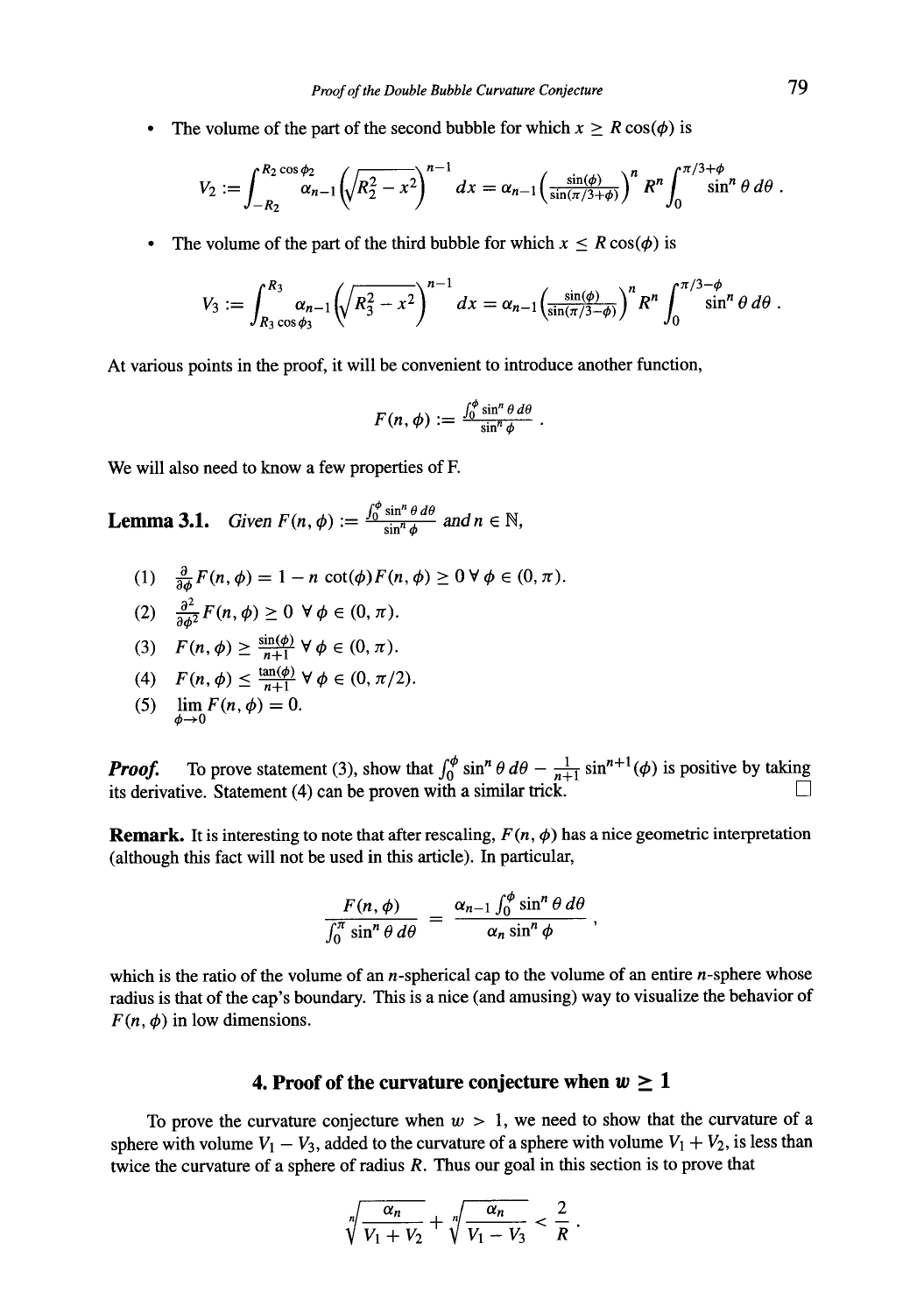After substituting, canceling the R's, and using the identity  $\int_0^{\cdot} \sin^n \theta d\theta = \frac{a_n}{\alpha_{n-1}}$ , we see that it suffices to prove that

$$
\sqrt[n]{\frac{\int_0^{\pi} \sin^n \theta \, d\theta}{\int_0^{\pi-\phi} \sin^n \theta \, d\theta + \left(\frac{\sin(\phi)}{\sin(\pi/3+\phi)}\right)^n \int_0^{\pi/3+\phi} \sin^n \theta \, d\theta}} + \sqrt[n]{\frac{\int_0^{\pi} \sin^n \theta \, d\theta}{\int_0^{\pi-\phi} \sin^n \theta \, d\theta - \left(\frac{\sin(\phi)}{\sin(\pi/3-\phi)}\right)^n \int_0^{\pi/3-\phi} \sin^n \theta \, d\theta}} < 2.
$$

This still looks pretty complicated, but a lemma will help to simplify things.

**Lemma 4.1.** *If*  $0 \le \delta < \epsilon \le 1$ , then  $\sqrt[n]{1-\epsilon} + \sqrt[n]{1+\delta} < 2 \forall n \in \mathbb{N}$ .

*Proof.* Show that  $\sqrt[n]{1-x} + \sqrt[n]{1+x}$  is decreasing on  $(0, 1)$ .

Here, we need to prove a particular instance of  $\sqrt[n]{1-\epsilon} + \sqrt[n]{1+\delta} < 2$  where  $\delta$  and  $\epsilon$  are between 0 and 1. Therefore, it is sufficient to prove that  $\delta < \epsilon$ . This justifies some sleight of hand to remove the root signs! It now suffices to prove that

$$
\frac{\int_0^{\pi} \sin^n \theta \, d\theta}{\int_0^{\pi-\phi} \sin^n \theta \, d\theta + \left(\frac{\sin(\phi)}{\sin(\pi/3+\phi)}\right)^n \int_0^{\pi/3+\phi} \sin^n \theta \, d\theta} + \frac{\int_0^{\pi} \sin^n \theta \, d\theta}{\int_0^{\pi-\phi} \sin^n \theta \, d\theta - \left(\frac{\sin(\phi)}{\sin(\pi/3-\phi)}\right)^n \int_0^{\pi/3-\phi} \sin^n \theta \, d\theta} < 2.
$$

This is a tighter inequality, but an easier one to prove, since we can now manipulate the terms and turn the inequality around. The following rearrangement will seem clearer if we think of the terms in the preceding equation geometrically, as the ratios of volumes in a double bubble. For convenience, we'll define one more volume,  $V_{1b} := \alpha_n - V_1$ , and then run through the calculation.

$$
\frac{\alpha_n}{V_1 + V_2} + \frac{\alpha_n}{V_1 - V_3} < 2 \Longleftrightarrow \frac{V_1 + V_2 - (V_2 - V_{1B})}{V_1 + V_2} + \frac{(V_1 - V_3) + (V_3 + V_{1B})}{V_1 - V_3} < 2
$$
\n
$$
\iff \frac{V_3 + V_{1B}}{V_1 - V_3} < \frac{V_2 - V_{1B}}{V_1 + V_2}
$$
\n
$$
\iff \frac{V_1 - V_3}{V_3 + V_{1B}} > \frac{V_1 + V_2}{V_2 - V_{1B}}
$$
\n
$$
\iff \frac{(V_1 + V_{1B}) - (V_3 + V_{1B})}{V_3 + V_{1B}} > \frac{(V_1 + V_{1B}) + (V_2 - V_{1B})}{V_2 - V_{1B}}
$$
\n
$$
\iff \frac{\alpha_n}{V_3 + V_{1B}} - \frac{\alpha_n}{V_2 - V_{1B}} > 2.
$$

We have just shown that it is sufficient to prove that

$$
\frac{\int_0^{\pi} \sin^n \theta \, d\theta}{\int_0^{\phi} \sin^n \theta \, d\theta + \left(\frac{\sin(\phi)}{\sin(\pi/3 - \phi)}\right)^n \int_0^{\pi/3 - \phi} \sin^n \theta \, d\theta} - \frac{\int_0^{\pi} \sin^n \theta \, d\theta}{\left(\frac{\sin(\phi)}{\sin(\pi/3 + \phi)}\right)^n \int_0^{\pi/3 + \phi} \sin^n \theta \, d\theta - \int_0^{\phi} \sin^n \theta \, d\theta} > 2
$$

After re-expressing this in terms of the function  $F(n, \phi)$  which was defined in Section 3, we just need to prove the following equivalent assertion.

$$
\frac{1}{\sin^n \phi} \left[ \frac{1}{F(n,\phi) + F(n,\pi/3-\phi)} - \frac{1}{F(n,\pi/3+\phi) - F(n,\phi)} \right] > \frac{1}{F(n,\pi/2)}.
$$

This is still pretty complicated, but we can bound the terms in a way that will make the expression reduce into something much simpler.

**Lemma 4.2.**  $F(n, \phi) + F(n, \pi/3 - \phi) \leq F(n, \pi/3) \forall \phi \in (0, \pi/3) \forall n \in \mathbb{N}$ .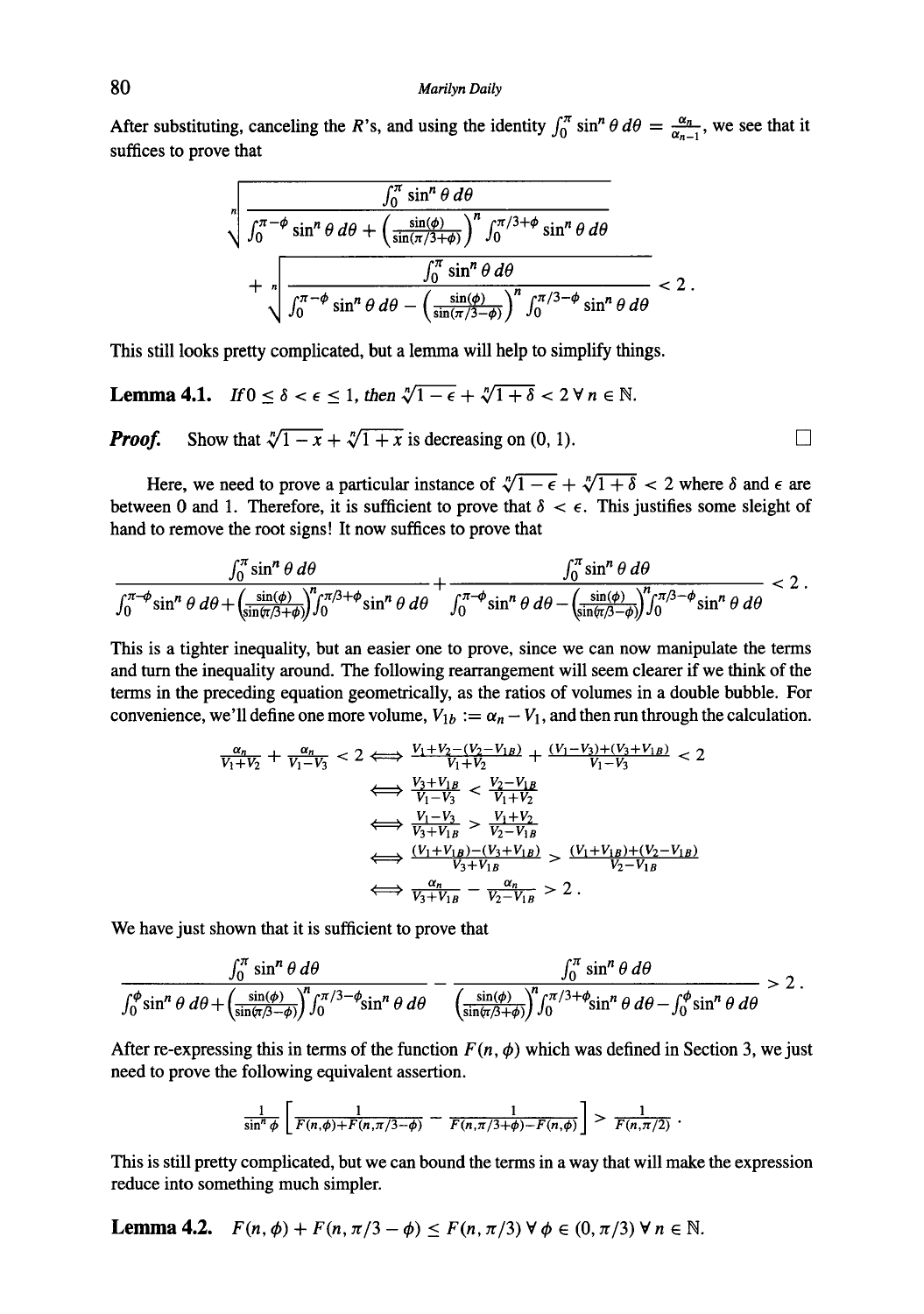*Proof.*  $\frac{\sigma}{2a} [F(n,\phi) + F(n,\pi/3-\phi)] = \frac{\sigma F}{2a}(n,\phi) - \frac{\sigma F}{2a}(n,\pi/3-\phi) < 0 \forall \phi \in (0,\pi/6)$  because F is concave-up. Thus on  $(0, \pi/6]$ , the function has an upper bound at  $\lim_{\phi \to \pi/3} [F(n, \phi) +$  $F(n, \pi/3 - \phi)$ ] =  $F(n, \pi/3)$ . By symmetry, this is also true when  $\phi \in [\pi/6, \pi/3)$ .

**Lemma 4.3.**  $\cos(\phi) [F(n, \pi/3 + \phi) - F(n, \phi)] \ge F(n, \pi/3) \forall \phi \in (0, \pi/3) \forall n > 3.$ 

*Proof.* This technical proof is deferred until Section 6, at the end of the article.

When we apply these two lemmas, the problem gets very manageable. It is now sufficient to prove that  $\frac{1-\cos(\phi)}{\sin^n \phi} \left[ \frac{1}{F(n,\pi/3)} \right] > \frac{1}{F(n,\pi/2)}$ . One can easily verify that when  $n \geq 3$ ,  $\frac{1-\cos(\phi)}{\sin^n \phi}$ is decreasing on  $(0, \pi/3)$ . Therefore, it suffices to prove that  $\frac{1-\cos(\pi/3)}{\sin^2 \pi/3} \left[\frac{1}{F(n,\pi/3)}\right] > \frac{1}{F(n,\pi/2)}$ . However, it is also easy to show that  $\frac{1-\cos(\theta)}{\sin^2(\theta)}\left(\frac{1}{E(n,d)}\right)$  is decreasing. Thus  $\frac{\cos(\theta/2)}{\sin^2(\theta/3)}\left(\frac{1}{E(n,\pi/3)}\right)$  >  $\frac{1-\cos(\pi/2)}{\sin^{n}(\pi/2)}\left[\frac{1}{F(n,\pi/2)}\right]$ , which finishes the problem on  $(0, \pi/3)$  for all  $n \geq 3$ . This completes the proof of the Curvature Conjecture when  $w > 1$ .

To prove the Curvature Conjecture when the two enclosed volumes are equal ( $w = 1$ ), we just need to prove that

$$
\sqrt[n]{\frac{\int_0^{\pi} \sin^n \theta \, d\theta}{2 \int_0^{2\pi/3} \sin^n \theta \, d\theta}} + \sqrt[n]{\frac{\int_0^{\pi} \sin^n \theta \, d\theta}{\int_0^{2\pi/3} \sin^n \theta \, d\theta}} < 2.
$$
  
Note that Lemma 4.1 applies, so it suffices to prove 
$$
3 \left( \frac{\int_0^{\pi/2} \sin^n \theta \, d\theta}{\int_0^{2\pi/3} \sin^n \theta \, d\theta} \right) < 2
$$

Equivalently, we can simplify and prove that  $\int_0^{\pi/3} \sin^n \theta \, d\theta < \int_{\pi/3}^{\pi/2} \sin^n \theta \, d\theta$ . Since  $\int_0^{\pi/3} \sin^n \theta \, d\theta < \sin^{n-1} \left(\frac{\pi}{3}\right) \int_0^{\pi/3} \sin \theta \, d\theta = \sin^{n-1} \left(\frac{\pi}{3}\right) \int_{\pi/3}^{\pi/2} \sin \theta \, d\theta < \int_{\pi/3}^{\pi/2} \sin^n \theta \, d\theta \, \forall n \ge 2$ , the proof is complete.

#### **5. Proof of the curvature conjecture when**  $w < 1$

To prove the curvature conjecture in the case when  $w < 1$ , we need to show that the curvature of a sphere with volume  $V_2 + V_3$ , added to the curvature of a sphere with volume  $V_1 + V_2$ , is less than twice the curvature of a sphere of radius  $R_2$  (where  $R_2 = \frac{\sin(\phi)}{\sin(\pi/3 + \phi)} R$ ). Thus our goal is to prove that

$$
\sqrt[n]{\frac{\alpha_n}{V_1 + V_2}} + \sqrt[n]{\frac{\alpha_n}{V_2 + V_3}} < \frac{2}{R_2}.
$$

If we substitute and cancel the  $R_2$ 's, and denote

$$
f_1(n,\phi) := \frac{\int_0^{\pi} \sin^n \theta \, d\theta}{\left(\frac{\sin(\pi/3+\phi)}{\sin(\phi)}\right)^n \int_0^{\pi-\phi} \sin^n \theta \, d\theta + \int_0^{\pi/3+\phi} \sin^n \theta \, d\theta}
$$

**and** 

$$
f_2(n,\phi) := \frac{\int_0^n \sin^n \theta \, d\theta}{\int_0^{\pi/3+\phi} \sin^n \theta \, d\theta + \left(\frac{\sin(\pi/3+\phi)}{\sin(\pi/3-\phi)}\right)^n \int_0^{\pi/3-\phi} \sin^n \theta \, d\theta}
$$

this is equivalent to proving that  $\sqrt[n]{f_1} + \sqrt[n]{f_2} < 2$ .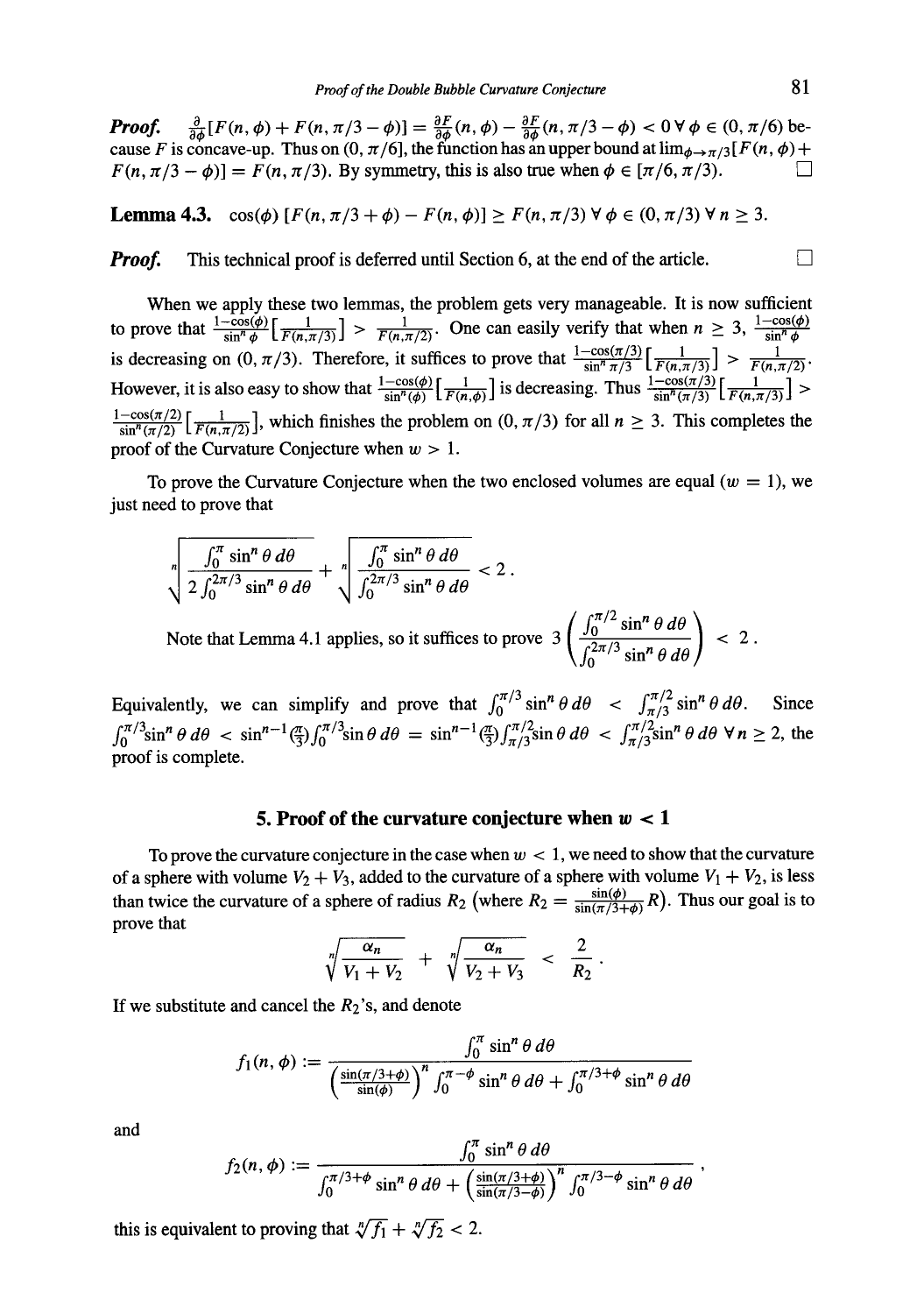**Lemma 5.1.**  $(1) \sqrt[n]{f_1(n, \phi)} < \frac{1}{2} \forall \phi \in (0, \pi/6] \forall n \in \mathbb{N}$ .  $(2) \sqrt[n]{f_1(n, \phi)} < \frac{3}{4} \forall \phi \in [\pi/6, \pi/4] \forall n \in \mathbb{N}.$ 

*Proof.* Since  $\frac{\partial}{\partial \phi} \sqrt[n]{f_1(n, \phi)} > 0$ , it suffices to check the right endpoint of each interval. (1) We can prove that  $f_1(n, \frac{\pi}{6}) < (\frac{1}{2})^n$  by noting that

$$
2^{n} \int_{0}^{5\pi/6} \sin^{n} \theta \, d\theta + \int_{0}^{\pi/2} \sin^{n} \theta \, d\theta = 2^{n} \int_{0}^{\pi} \sin^{n} \theta \, d\theta - F(n, \pi/6) + F(n, \pi/2) \, ,
$$

which is greater than  $2^n \int_0^{\pi} \sin^n \theta \, d\theta$  because F is increasing. Therefore,

$$
f_1(n,\frac{\pi}{6})=\frac{\int_0^{\pi}\sin^n\theta\,d\theta}{2^n\int_0^{5\pi/6}\sin^n\theta\,d\theta+\int_0^{\pi/2}\sin^n\theta\,d\theta}<\frac{\int_0^{\pi}\sin^n\theta\,d\theta}{2^n\int_0^{\pi}\sin^n\theta\,d\theta}=\left(\frac{1}{2}\right)^n.
$$

To prove (2), note that  $f_1(n, \frac{\pi}{4})$  is equal to

$$
\frac{\int_0^{\pi} \sin^n \theta \, d\theta}{\left(\frac{\sqrt{3}+1}{2}\right)^n \int_0^{\pi} \sin^n \theta \, d\theta + \sin^n \left(\frac{7\pi}{12}\right)\left[-F\left(n,\frac{\pi}{4}\right)+F\left(n,\frac{7\pi}{12}\right)\right]} < \frac{\int_0^{\pi} \sin^n \theta \, d\theta}{\left(\frac{\sqrt{3}+1}{2}\right)^n \int_0^{\pi} \sin^n \theta \, d\theta} < \left(\frac{3}{4}\right)^n.
$$

**Lemma 5.2.** (1) 
$$
\sqrt[n]{f_2(n, \phi)} < \frac{3}{2} \forall \phi \in (0, \pi/6] \forall n \ge 3.
$$
  
(2)  $\sqrt[n]{f_2(n, \phi)} < \frac{5}{4} \forall \phi \in [\pi/6, \pi/4] \forall n \ge 3.$ 

*Proof.* By taking a derivative, one can verify that the left-hand side is a decreasing function. Therefore, it suffices to check the left endpoint of each subinterval.

To prove (1), it is sufficient to prove that 
$$
f_2(n, 0) = \frac{\int_0^{\pi} \sin^n \theta \, d\theta}{2 \int_0^{\pi/3} \sin^n \theta \, d\theta} < \left(\frac{3}{2}\right)^n
$$

When  $n \in \{3, 4, 5\}$ , one can just verify this by direct calculation. Here is the proof for  $n \ge 6$ . By property (3) from Lemma 3.1, it suffices to prove that

$$
\frac{\int_0^{\pi} \sin^n \theta \, d\theta}{\frac{2}{n+1} \sin^{n+1}(\pi/3)} < \left(\frac{3}{2}\right)^n \, .
$$

Equivalently, we need to prove that  $\int_0^k \sin^n \theta \, d\theta \leq (\frac{\sqrt{3}}{n+1}) (\frac{3\sqrt{3}}{4})^n$ . For  $n \geq 6$ , this is easy to verify, since the left-hand side is less than one and the right-hand side is greater than one.

To prove (2), it suffices to show that

$$
\frac{\int_0^{\pi} \sin^n \theta \, d\theta}{\int_0^{\pi/2} \sin^n \theta \, d\theta + \left(\frac{1}{\sin(\pi/6)}\right)^n \int_0^{\pi/6} \sin^n \theta \, d\theta} < \left(\frac{5}{4}\right)^n.
$$

When  $n = 3$ , one can just verify this by direct calculation. More generally, the left-hand side is clearly less than 2, which is less than  $(\frac{5}{4})^n$  for all  $n \ge 4$ .

When Lemmas 5.1 and 5.2 are combined, we have a proof of the Curvature Conjecture for  $\phi \in (0, \pi/4]$ . When  $\phi \in (\pi/4, \pi/3)$ , the conditions for Lemma 4.1 hold, so we can remove the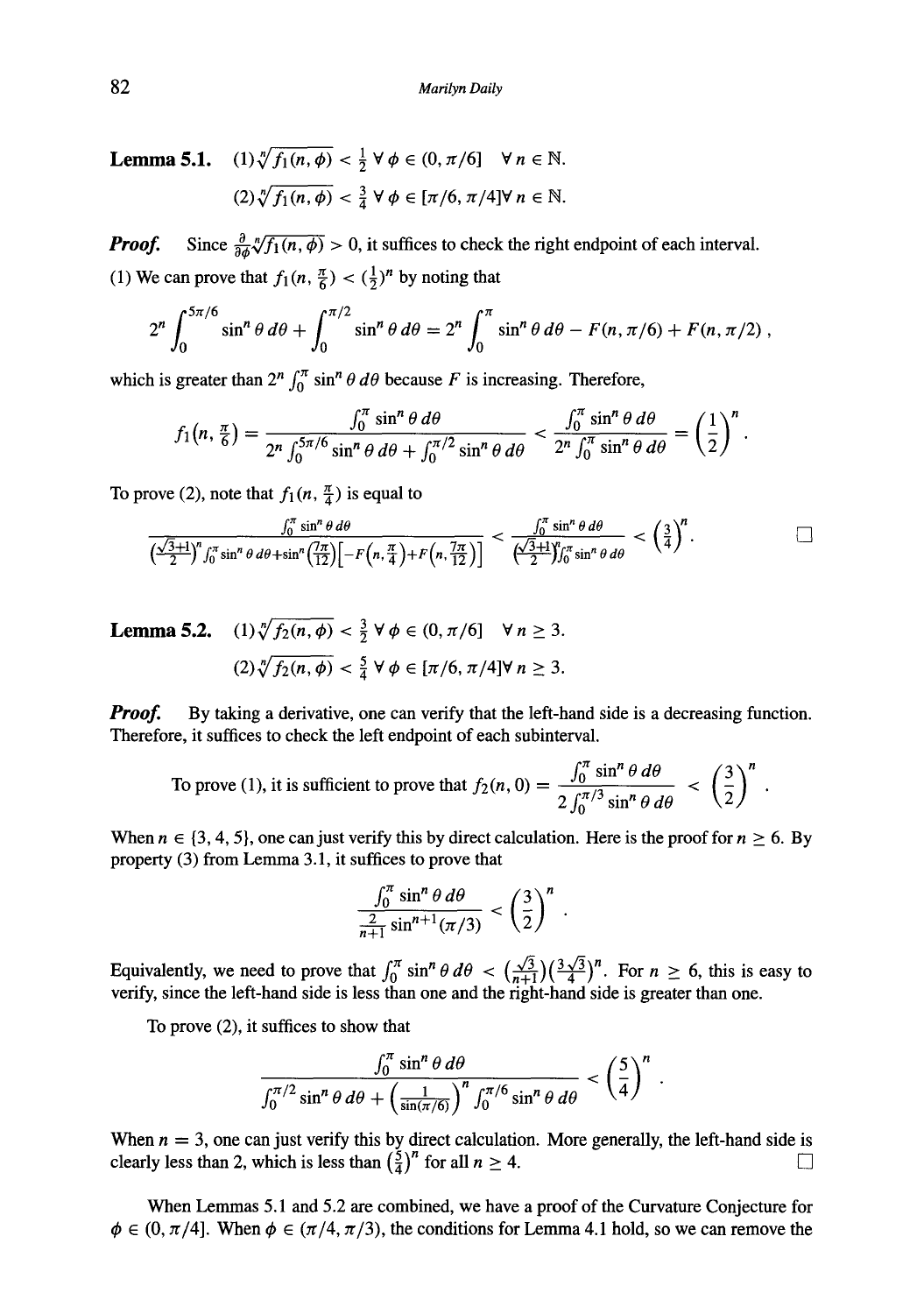root signs. Thus it is now sufficient to prove that

$$
\frac{\int_0^{\pi} \sin^n \theta \, d\theta}{\left(\frac{\sin(\pi/3+\phi)}{\sin(\phi)}\right)^n \int_0^{\pi-\phi} \sin^n \theta \, d\theta + \int_0^{\pi/3+\phi} \sin^n \theta \, d\theta} + \frac{\int_0^{\pi} \sin^n \theta \, d\theta}{\int_0^{\pi/3+\phi} \sin^n \theta \, d\theta + \left(\frac{\sin(\pi/3+\phi)}{\sin(\pi/3+\phi)}\right)^n \int_0^{\pi/3-\phi} \sin^n \theta \, d\theta} < 2
$$

The next two lemmas will prove this for all  $\phi \in (\pi/4, \pi/3)$  and  $n > 3$ .

**Lemma 5.3.**  $f_2(n, \phi) < \frac{14}{10} \ \forall \phi \in (\pi/4, \pi/3) \ \forall n \geq 3.$ 

*Proof.* Since the left-hand side is decreasing, it suffices to prove that

$$
f_2(n, \frac{\pi}{4}) = \frac{\int_0^{\pi} \sin^n \theta \, d\theta}{\int_0^{\pi/12} \sin^n \theta \, d\theta + \left(\frac{\sin((7\pi/12)}{\sin(\pi/12)}\right)^n \int_0^{\pi/12} \sin^n \theta \, d\theta} < \frac{14}{10}
$$

When  $n = 3$  or  $n = 4$ , one can verify this by direct calculation. To finish the proof, we can use trigonometric reduction to show that  $f_2(n + 2, \pi/4) \le f_2(n, \pi/4)$ . Since  $f_2(n + 2, \pi/4)$  is equal to

$$
\frac{\int_0^{\pi} \sin^n \theta \, d\theta}{-\frac{\sin^{n+1} (7\pi/12) \cos \frac{7\pi}{12}}{n+1} - \frac{\sin^{n+2} (7\pi/12) \cot \frac{\pi}{12}}{n+1} + \int_0^{\frac{7\pi}{12}} \sin^n \theta \, d\theta + \left(\frac{\sin (7\pi/12)}{\sin (\pi/12)}\right)^{n+2} \int_0^{\frac{\pi}{12}} \sin^n \theta \, d\theta}
$$

it suffices to prove that

$$
-\frac{\sin^{n+1}(\pi/12)\cos\frac{7\pi}{12}}{n+1}-\frac{\sin^{n+2}(\pi/12)\cot\frac{\pi}{12}}{n+1}+\left(\frac{\sin(\pi/12)}{\sin(\pi/12)}\right)^{n+2}\int_0^{\frac{\pi}{12}}\sin^n\theta\,d\theta\geq \left(\frac{\sin(\pi/12)}{\sin(\pi/12)}\right)^n\int_0^{\frac{\pi}{12}}\sin^n\theta\,d\theta.
$$

Equivalently, we need to prove that

$$
\left(\frac{\sin^2(7\pi/12) - \sin^2(\pi/12)}{\sin^2(\pi/12)}\right) \frac{\int_0^{\frac{\pi}{12}} \sin^n \theta \, d\theta}{\sin^n(\pi/12)} \ge \left(\frac{\sin(7\pi/12)}{n+1}\right) \frac{\sin(\pi/3)}{\sin(\pi/12)}
$$

Simplifying again, we need to prove that  $\left(\frac{\sin(\pi/3)}{\sin(\pi/12)}\right) F(n, \pi/12) \ge \frac{\sin(7\pi/12)\sin(\pi/3)}{n+1}$ . However, since  $F(n, \pi/12) \ge \frac{\sin(\pi/12)}{n+1}$  by part (3) of Lemma 3.1, the proof is done.  $\Box$ 

**Lemma 5.4.**  $f_1(n, \phi) < \frac{6}{10} \ \forall \phi \in (\pi/4, \pi/3) \ \forall n \geq 3.$ 

*Proof.* Since the left-hand side is increasing, it is sufficient to check when  $\phi = \pi/3$ . When  $n = 3$  or  $n = 4$ , one can verify this by direct calculation. For higher n, one can use trigonometric reduction to show that the function decreases as  $n$  increases.

This completes the proof of the curvature conjecture when  $w < 1$ .

### **6. Proof of Lemma 4.3**

Before getting to the actual proof, we will need two technical lemmas, whose value will be apparent later. It is probably best to just skip them for now, and refer back to them as necessary.

**Lemma 6.1.**  $[\tan(\phi) + n \cot(\phi)] F(n, \phi) \ge \frac{n}{n+1} \forall \phi \in (0, \pi/2) \forall n \in \mathbb{N}.$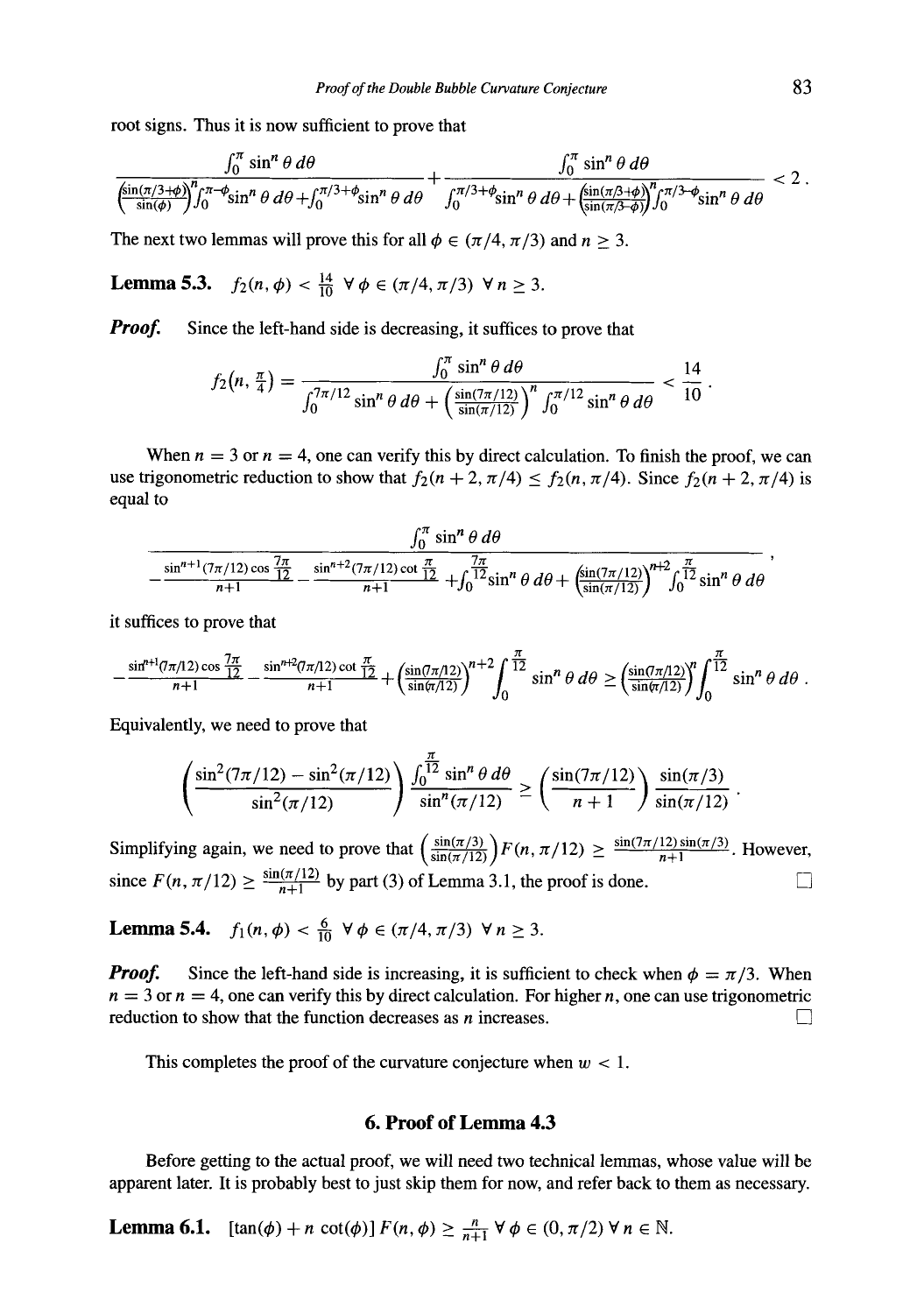### 84 *Marilyn Daily*

**Proof.** Let  $h(\phi) := \int_0^{\phi} \sin^n \theta \, d\theta - \left(\frac{n}{n+1}\right) \frac{\sin^{n} \phi \cos \phi}{1 + (n-1)\cos^2 \phi}$ . Then  $h(0) = 0$ , and  $\frac{dh}{d\phi}$  is equal to  $\frac{\sin^{n+2}\phi}{\sin^{n+2}\phi} \left\{ \left[1 + (n-1)\cos^2\phi\right] \left[1 - \cos^2\phi + \frac{n}{n+1}\sin^2\phi\right] - \frac{2n(n-1)}{n+1}\sin^2\phi\cos^2\phi \right\}$ , which simplifies to  $\frac{\sin^{n+\epsilon}(\phi)}{\sqrt{1+(\epsilon-1)\cos^2\phi^2}}\left(\frac{2n+1}{n+1} + \frac{n-1}{n+1}\cos^2\phi\right) \geq 0$ . Thus  $h(\phi) \geq 0 \ \forall \ \phi \in (0, \frac{\pi}{2})$ . The result follows when we multiply  $h(\phi)$  by  $\frac{\tan(\phi)+n \cot(\phi)}{\sin^{n}(\phi)}$ .

**Lemma 6.2.** *When*  $n \geq 3$  *and*  $\phi \in [0, \pi/3]$ ,

$$
-\frac{2n+1}{2}-(n^2-2n-2)\cos\phi\cos(\pi/3+\phi)+2n(n-1)\cos^2\phi+2(n-1)\cos^2\phi\cos^2(\pi/3+\phi)\geq 0.
$$

*Proof.* Since  $\cos(x) = \cos(\pi/3 + x) + \cos(\pi/3 - x)$ , we can equivalently prove that

$$
-\frac{2n+1}{2} + (n^2 - 2n + 4)\cos(\phi)\cos(\pi/3 + \phi) + 2n(n-1)\cos(\phi)\cos(\pi/3 - \phi) + 2(n-1)\cos(\phi)\cos(\pi/3 + \phi)[1 + \cos(\phi)\cos(\pi/3 + \phi)] \ge 0.
$$

By taking derivatives, we can verify that

- (1) cos( $\phi$ ) cos( $\pi/3 + \phi$ ) is decreasing on (0,  $\pi/3$ ).
- (2) cos( $\phi$ ) cos( $\pi/3 \phi$ ) increases on (0,  $\pi/6$ ) and decreases on ( $\pi/6$ ,  $\pi/3$ ).
- (3) cos( $\phi$ ) cos( $\pi/3 + \phi$ )[1 + cos( $\phi$ ) cos( $\pi/3 + \phi$ )] is decreasing on (0,  $\pi/3$ ).

Thus when  $\phi \in [0, \pi/6]$ , it suffices to show that  $-\frac{2n+1}{2} + 0 + 2n(n-1)\cos(0)\cos(\frac{\pi}{3}) \geq 0$ . But this is equal to  $n^2 - 2n - \frac{1}{2}$ , which is positive for all  $n \ge 3$ . Similarly, since the function is decreasing on the entire interval  $[\pi/6, \pi/3]$ , we can finish the proof by verifying the proposition at the right endpoint. Fortunately, the value at  $\pi/3$  is  $-\frac{2n+1}{2} + (n^2 - 2n + 4)(\frac{1}{2})(-\frac{1}{2}) + 2n(n-1)(\frac{1}{2}) +$  $2(n - 1)(\frac{1}{2})(-\frac{1}{2})[1 + (\frac{1}{2})(-\frac{1}{2})]$ , which is equal to  $(\frac{3}{8})[2n^2 - 5n - 3]$ , which is nonnegative for all  $n > 3$ .

#### **Proof of Lemma 4.3**

Now we can prove Lemma 4.3, which states that

$$
cos(\phi) [F(n, \pi/3 + \phi) - F(n, \phi)] \geq F(n, \pi/3) \forall \phi \in (0, \pi/3) \forall n \geq 3.
$$

The strategy is to show that  $cos(\phi)$  [ $F(n, \pi/3 + \phi) - F(n, \phi)$ ] is increasing on  $(0, \pi/3)$ . Since the function is continuous, and  $\lim_{\phi \to 0} [F(n, \pi/3 + \phi) - F(n, \phi)] = F(n, \pi/3)$ , this will prove that  $F(n, \pi/3)$  is a lower bound.  $\frac{d}{d\phi}(\cos(\phi)[F(n, \pi/3 + \phi) - F(n, \phi)])$  is equal to

$$
-\sin \phi \big[F\big(n, \frac{\pi}{3}+\phi\big)-F(n, \phi)\big]+\cos \phi \big[-n \cot \big(\frac{\pi}{3}+\phi\big)F\big(n, \frac{\pi}{3}+\phi\big)+n \cot \phi F(n, \phi)\big].
$$

Thus we can show that  $cos(\phi)[F(n, \pi/3 + \phi) - F(n, \phi)]$  is increasing by proving that

$$
[\tan(\phi) + n \cot(\pi/3 + \phi)] F(n, \pi/3 + \phi) \leq [\tan(\phi) + n \cot(\phi)] F(n, \phi).
$$

By Lemma 6.1, it suffices to show  $[\tan(\phi) + n \cot(\pi/3 + \phi)] F(n, \pi/3 + \phi) \le \frac{n}{n+1}$ .

When  $n = 3$ ,  $\tan(\phi) + n \cot(\pi/3 + \phi)$  is clearly positive on  $(0, \pi/3)$ . When  $n \ge 4$ , the decreasing function  $tan(\phi) + n cot(\pi/3 + \phi)$  becomes negative for  $\phi$  near  $\pi/3$ . Since our inequality is automatically satisfied when  $tan(\phi) + n cot(\pi/3 + \phi) \le 0$ , negative values are not